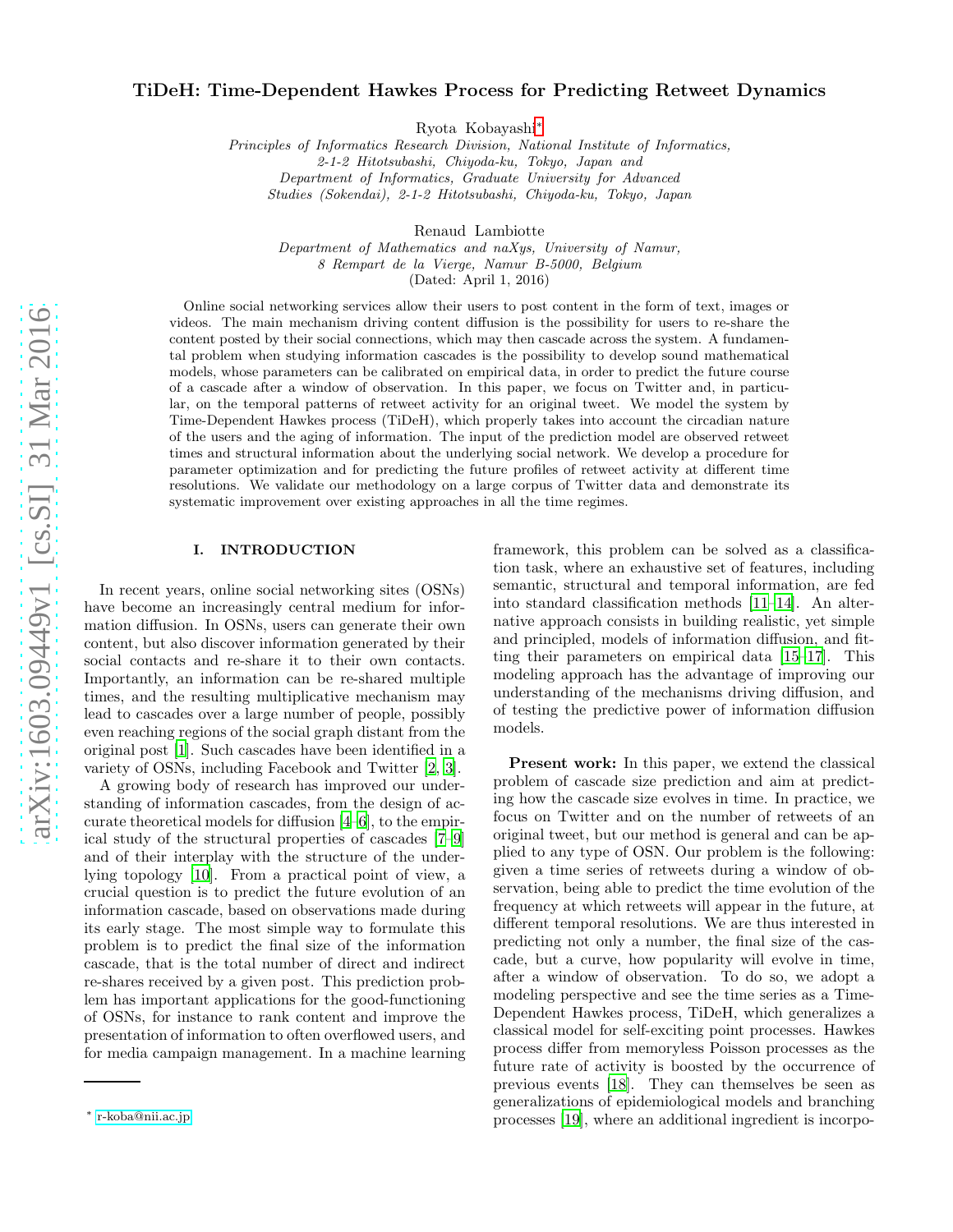rated, a memory kernel determining the time between a cause, e.g. a tweet, and its effect, a retweet. Hawkes processes have been adopted in a wide range of applications, including information diffusion in OSNs [\[17\]](#page-9-11), where their multiplicative nature naturally translates the fact that a new re-share exposes new followers and may thus provoke new re-shares in the future. Here, we additionally make the Hawkes process time-dependent by allowing the model parameter to vary daily.

Our methodology is set up as follows: for a tweet of interest, we observe its retweet sequence  $\{t_i, d_i\}$  up to time  $t_0 + T$ , where  $t_i$  is the *i*-th retweeted time,  $d_i$  is the number of followers of the *i*-th retweeting person,  $t_0$  is the posted time of the original tweet,  $d_0$  is the number of followers of the tweeting person, and  $T$  is the duration of the observation. We first fit the parameters of TiDeH based on time series of retweets and information on the number of followers. We then predict retweet activity, defined as the number of retweets in the  $k$ -th bin  $t \in [(k-1)\Delta_{\text{pred}}, k\Delta_{\text{pred}}]$ , where  $\Delta_{\text{pred}}$  is the bin width that represents the time resolution of the prediction (Fig. [1\)](#page-1-0). Let us note here that our prediction task generalizes the task of predicting the total number of retweets, as the latter is recovered either for large values of  $\Delta_{\text{pred}}$  or by summing all of the future values of retweet activity. The prediction of future events is performed by solving numerically a self-consistent integral equation of the model during the prediction period. As we will see, TiDeH presents a series of advantages over existing approaches, as it significantly improves the accuracy of predictions and that it provides a systematic, mathematically sound, framework to predict temporal variations of re-shares in OSNs.

The rest of the paper is organized as follows: Section 2 surveys the related work. In Section 3, we describe the data-set, describe TiDeH, and provide evidence for the circadian dependence of the model parameter. We then devise an optimization method for parameter estimation and test it on artificial data. In section 4, we present our procedure to predict the future profiles of retweet activity and compare the accuracy of different versions of TiDeH. In section 5, we thoroughly evaluate our method on empirical data and compare its performance with state-of-the-art approaches. In Section 6, we conclude and discuss future research directions.



<span id="page-1-0"></span>FIG. 1. Predicting retweet activity. A. Top: Retweet sequence. Black (Grey) bars represent the retweet (original tweet) times. Bottom: Retweet activity. Retweet activity is defined by the number of retweet in a time window. The duration of the time bin  $\Delta$  determines the temporal resolution of the analysis. B. Prediction problem. We aim to predict the future retweet activity from observed retweet times and number of followers up to time  $t_0 + T$ . In general, two different types of binning,  $\Delta_{obs}$  and  $\Delta_{pred}$ , can be used for the estimation of model parameters and for the prediction of future events.

# II. RELATED WORK

The study of information cascades in OSNs is an active field of research [\[20\]](#page-9-14). Many papers have analyzed and described the temporal and structural properties of empirical information cascades [\[2,](#page-9-1) [3](#page-9-2)]. In parallel, theoretical works have considered the design of theoretical models of cascade dynamics in networks [\[4](#page-9-3)]. Our work is at the interface between these approaches, as the prediction of the future course of a cascade is performed through a properly calibrated information diffusion model. The problem of cascade prediction is generally defined to estimate the final size of a cascade, or equivalently the total popularity of an original post. Broadly speaking, two types of methods have been developed to solve this problem. On the one hand, machine learning methods consist in collecting an exhaustive list of potentially relevant features for each cascade, including semantic content, metainformation, structural and temporal features. Learning or statistical methods are then applied in order to classify the cascades and predict their future size. Following the seminal observation that popularity on early days and later ones are high log-linear correlated [\[21\]](#page-10-0), more recent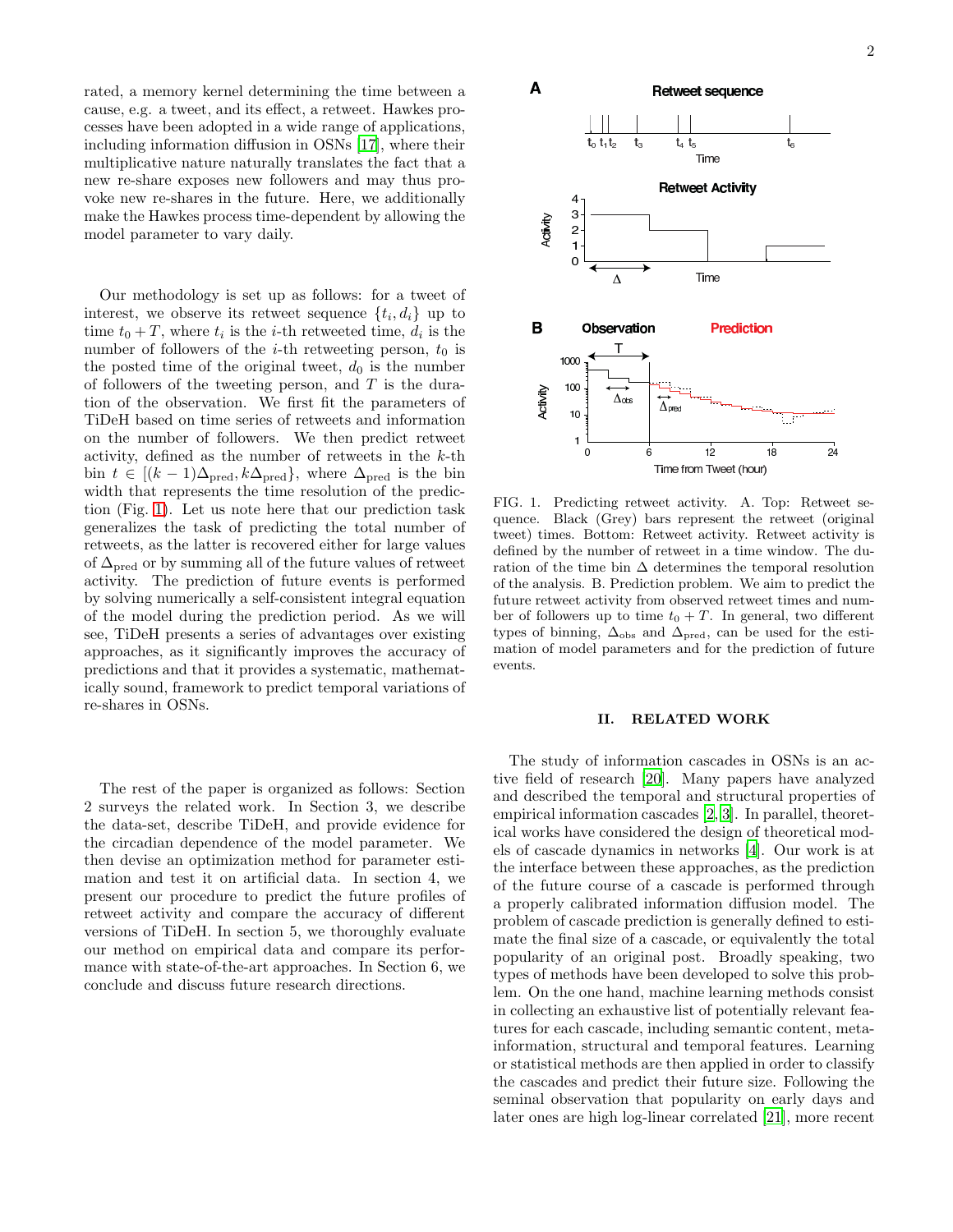works focusing on Twitter include [\[11](#page-9-8)], where learning techniques are shown to achieve similar performance to humans, but also [\[22\]](#page-10-1) showing that the number of username mentions helps predicting the speed and shape of retweet dynamics. In the case of re-shares on Facebook, let us also mention [\[14\]](#page-9-9) where the authors observe that temporal and structural features of cascades are key predictors for their growth. Known drawbacks of this family of methods include a high sensitivity to the quality of the features, the requirement of an extensive training, and thus a limited applicability in real-time online settings [\[23\]](#page-10-2).

A second type of predictive methods aims at calibrating models of information diffusion on time series of events during a window of observation, possibly by incorporating additional social network information. Two important ingredients of the models are the instantaneous character of events in OSNs, which are thus so-called "point processes" in the mathematical literature, and the multiplicative nature of the diffusion, as new events tend to trigger new ones. For these reasons, several works have developed models based on self-exciting point processes and, in particular, Hawkes processes. A major distinction between our model and existing ones [\[15,](#page-9-10) [24\]](#page-10-3) is its timedependence as we take into account circadian rhythms of online popularity and aging of information. Importantly, the infectiousness of the original tweet naturally depends on its posting time, in agreement with observations that it is an intuitive predictor for popularity [\[11\]](#page-9-8), and this effect is also present for later retweets. Our model can be seen as a time-dependent extension of SEISMIC [\[17\]](#page-9-11), as our model also incorporates a partial information of the network structure, but with two additional differences. First, our goal is to predict the time evolution of the number of retweets in the future, and not simply the total number of retweets. As we show below, the incorporation of circadian patterns is particularly important to improve accuracy in this context. Second, we develop a framework for predicting future activity that is mathematically consistent with the modeling. Our model is also related to the time-dependent Poisson process model [\[16\]](#page-9-15), which we compare to TiDeH below, and to SpikeM [\[25\]](#page-10-4), which incorporates daily cycles and a finite population ensuring an asymptotic decay of the propagation, but differs from our approach by its deterministic and descriptive character. These two models also have the drawback of neglecting the effect of social network topology on information cascade, despite its important impact in spreading processes.

Beyond these works on information diffusion, it is important to emphasize here that Hawkes processes have been applied in a variety of settings in order to describe and to predict univariate or multivariate data. Originally defined to describe earthquake dynamics [\[18\]](#page-9-12), where a power-law memory kernel was first introduced [\[26\]](#page-10-5), it was for instance applied to predict where and when aftershocks would occur [\[27\]](#page-10-6). In finance, and in particular high frequency finance [\[28\]](#page-10-7), estimations of the model parameters allow to quantify if price changes are dominated by endogenous feedback processes, as opposed to exogenous news [\[29\]](#page-10-8). Similar applications have also been developed to model popularity of online content, in particular in Youtube [\[30](#page-10-9)], by estimating the different types of response after endogenous and exogenous bursts of activity. In social dynamics, [\[31\]](#page-10-10) showed that the model can help reproduce empirical features observed in conversation event sequences, and [\[32\]](#page-10-11) applied it in order to predict criminal events. In scientometrics, citation dynamics have been also modeled by modified Hawkes models [\[33](#page-10-12)], and future citations of a given paper predicted by reinforced Poisson process [\[34\]](#page-10-13). Finally, let us also note that Hawkes processes have also triggered theoretical research associated to the non-Markovian nature of their dynamics, and its impact on spreading times [\[35\]](#page-10-14).

### III. MODELING RETWEET ACTIVITY VIA TIME-DEPENDENT HAWKES PROCESS

#### A. Data sets

We analyzed  $166,076$  tweets on Twitter from<br>tober 7 to November 7, 2011, which was October 7 to November 7, 2011, which was used in a previous study [\[17\]](#page-9-11) and available in <http://snap.stanford.edu/seismic/>. For each tweet, the dataset includes tweet ID, posting time, time of retweets, and the number of followers of users for the original tweet and later retweets. The retweet times are recorded up to 7 days (168 hours) from the original post for each tweet. Note that the data contains some minimal information about the network structure (the number of followers), as it is easily available through the Twitter API, but the presence of connections between users in the Twitter network is not known. We focus on a subset of popular tweets (738 tweets) that have at least 2,000 retweets in order to calibrate our model and to evaluate the performance of our predictions.

#### B. TiDeH: Time-dependent Hawkes process

We develop a Time-Dependent Hawkes process (TiDeH) for predicting retweet activity, and extending the classical stationary Hawkes process [\[17,](#page-9-11) [18\]](#page-9-12) (Fig. [2\)](#page-3-0). The probability for getting a retweet in a small time interval  $[t, t + \Delta t]$  is described as

<span id="page-2-1"></span>
$$
Prob(Getting a retweet in [t, t + \Delta t]) = \lambda(t)\Delta t, (1)
$$

where the time-dependent rate depends on previous events as

<span id="page-2-0"></span>
$$
\lambda(t) = p(t) \sum_{i:t_i < t} d_i \phi(t - t_i),\tag{2}
$$

and where  $p(t)$  is the infectious rate,  $t_i$  is the time of *i*-th retweet. Following [\[17](#page-9-11)], we also incorporate the number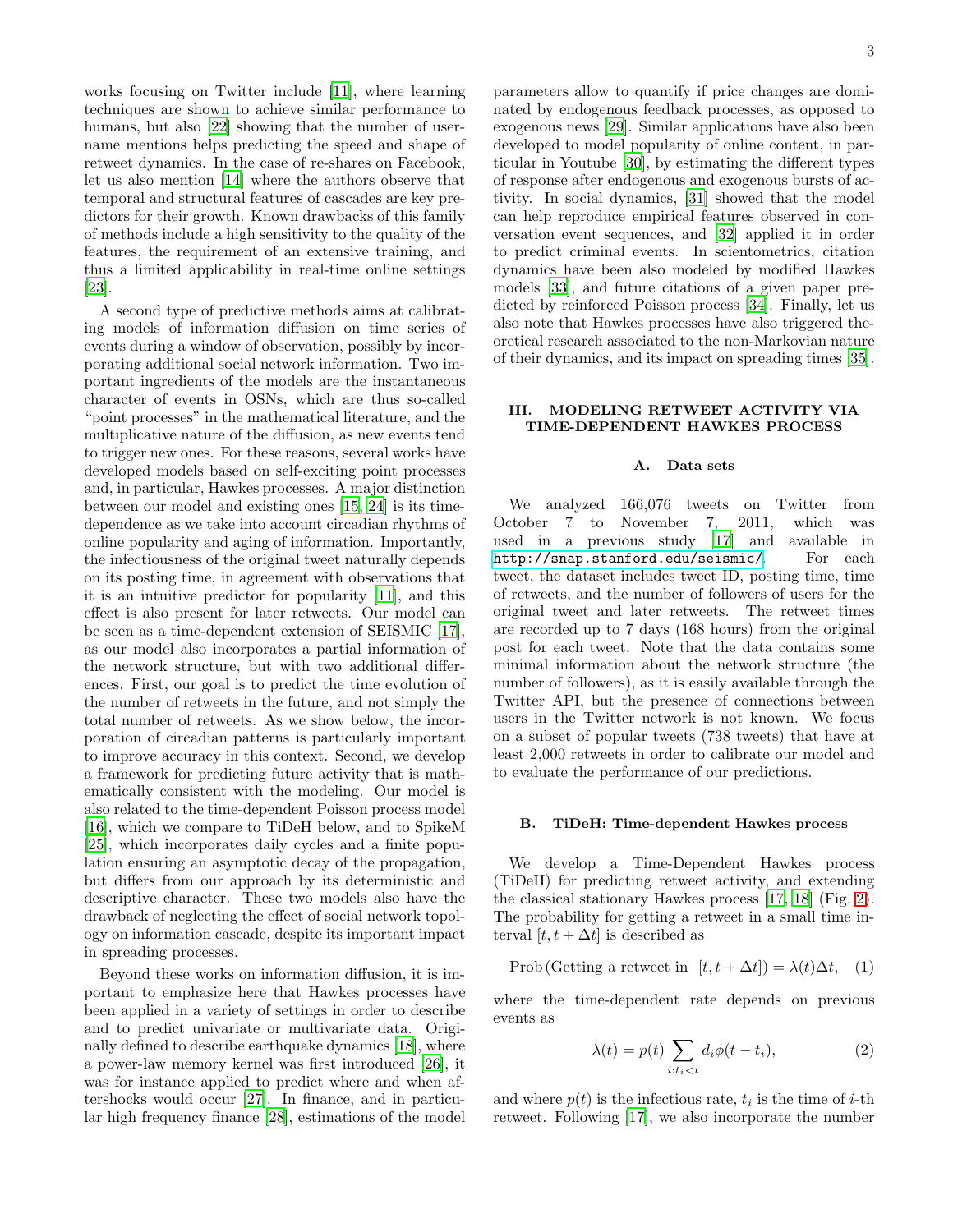$d_i$  of followers of the *i*-th retweeting person. By doing so, the model essentially generates a branching process for the diffusion, and gives more importance to highly connected nodes. This step is akin to tree-like and heterogeneous mean-field approximations popular to simplify the theoretical study of epidemic spreading on networks [\[19\]](#page-9-13). The memory kernel  $\phi(s)$  is a probability distribution for the reaction time of a follower, that is the time interval between a tweet by the followee and its retweet by the follower. This distribution has been shown to be heavily tailed in a variety of social networks [\[30](#page-10-9), [36](#page-10-15)], and it is fitted to the empirical data by the function

$$
\phi(s) = \begin{cases}\n0 & (s < 0) \\
c_0 & (0 \le s \le s_0) , \\
c_0(s/s_0)^{-(1+\theta)} & \text{(Otherwise)}\n\end{cases}
$$
\n(3)

The parameters were set to  $c_0 = 6.49 \times 10^{-4}$  (/seconds),  $s_0 = 300$  seconds, and  $\theta = 0.242$  [\[17\]](#page-9-11). As we show in the following section,  $p(t)$  is observed to decrease to zero for sufficiently long times, which ensures that the predicted number of retweets does not diverge.



<span id="page-3-0"></span>FIG. 2. Time-dependent Hawkes process. A. Simulated retweet activity. The original tweet (time 0) and retweet times are represented as a bar. B. Infectious rate  $p(t)$  (1st term of Eq. [2\)](#page-2-0). C. Memory Effect  $\sum_i d_i \phi(t - t_i)$  (2nd term of Eq. 2). D. Instantaneous probability of a retweet  $\lambda(t)$ , as obtained by the product of B and C.

### <span id="page-3-3"></span>C. Modeling the infectious rate of a tweet

#### 1. Estimating the instantaneous infectious rate.

The infectious rate  $p(t)$  is estimated by using moving time windows. Assuming that the infectious rate is constant in a small time window  $t \in [t_{st}, t_{en}], p(t)$  is calculated by the maximum likelihood method,

<span id="page-3-2"></span>
$$
\hat{p}_t = \frac{\delta R}{\sum_i n_i \{ \Phi(t_{\text{en}} - t_i) - \Phi(t_i - t_{\text{st}}) \}},\tag{4}
$$

where  $\delta R$  is the number of retweets in the time window and  $\Phi(t)$  is the integral of the memory kernel,  $\Phi(t) = \int_0^t \phi(s)ds$ . Note that alternative methods could be applied, without the need for moving time windows, for instance by using the empirical Bayes method [\[37\]](#page-10-16). However, our choice is motivated by its simplicity and the window size ( $\Delta_{obs} = t_{en} - t_{st}$ ) is set to 4 hours. Examples of the estimated infectious rate from a retweet sequence are shown in Figure [3.](#page-3-1)



<span id="page-3-1"></span>FIG. 3. Estimated infectious rate from two retweet sequences. Two types of dynamics are observed, i.e., a decay (A) and a decay with circadian oscillations (B). Black lines are the rates estimated by the moving time window and red lines indicate the fit by the proposed model.

#### 2. Modeling the infectious rate of retweets.

Infectious rates  $p(t)$  from a retweet sequence (Fig. [3\)](#page-3-1) clearly show two properties, a circadian cycles and a slow decay. The decay is expected due to the inevitable aging of information, whose life-cycle is known to be short in microblogging systems, but also to the decreasing number of potentially interested followers, as the cascade progresses. The oscillations are expected for cascades that remain geographically localized, within a limited number of time zones, such that daily cycles of human activity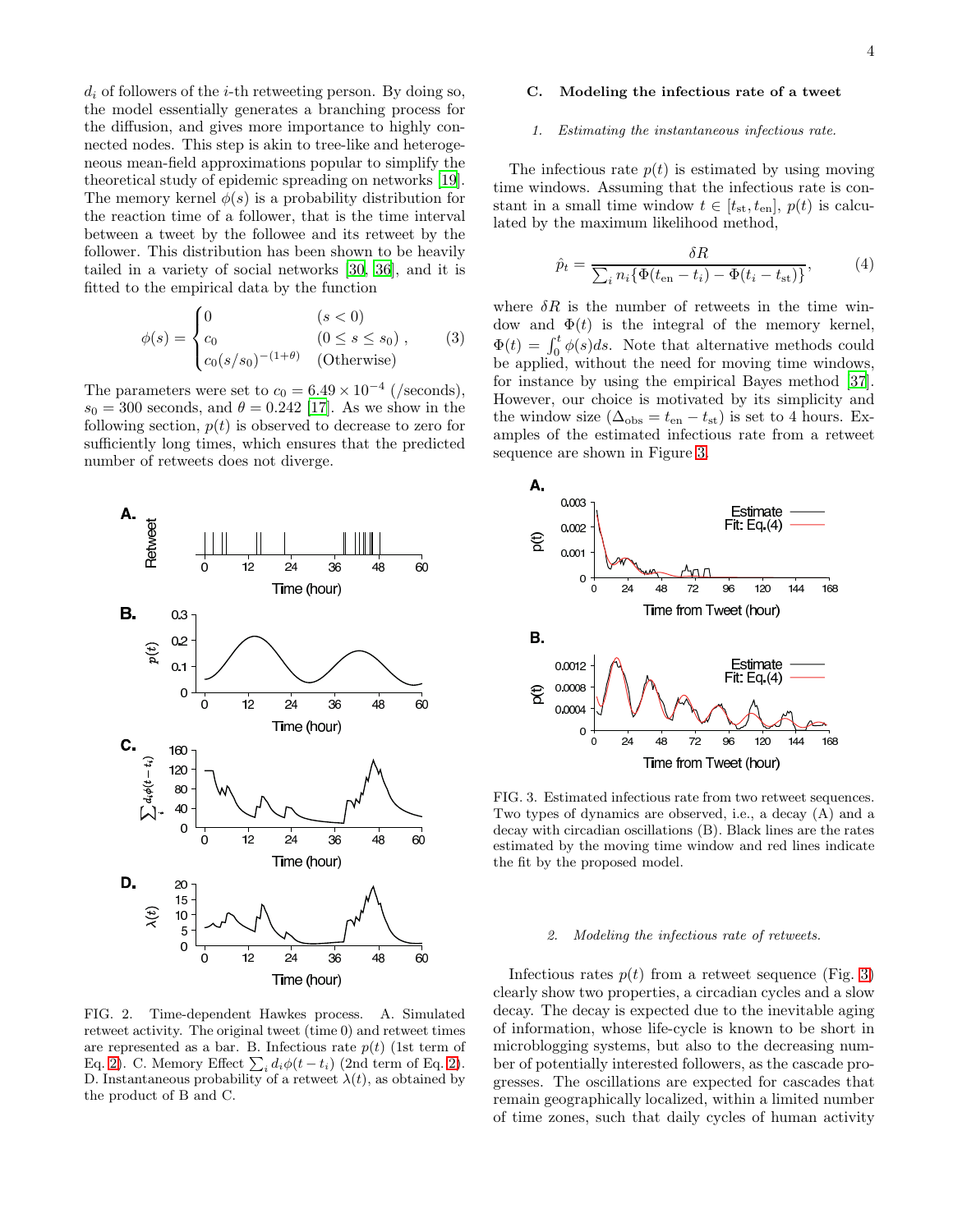naturally translate into cycles of retweet activity. Based on this observation, we propose a minimal model for the time dependence of the infectious rate

<span id="page-4-0"></span>
$$
p(t) = p_0 \left\{ 1 - r_0 \sin\left(\frac{2\pi}{T_m}(t + \phi_0)\right) \right\} e^{-(t - t_0)/\tau_m} \quad (5)
$$

where, as before,  $t_0$  is the time of the original tweet. The period of oscillation is set to  $T_m = 1$  day. The parameters,  $p_0, r_0, \phi_0, \tau_m$  correspond to the intensity, the relative amplitude of the oscillation, its phase, and the characteristic time of popularity decay respectively. These four parameters are fitted by minimizing the least square error

$$
E_p = \sum_{k=1}^{M} \{\hat{p}_k - p((k+0.5)\Delta_{\text{obs}})\}^2,
$$
 (6)

where  $M = T/\Delta_{obs}$  is the number of bins, and  $\hat{p}_k$  is the estimate of the infectious rate in a time bin  $t \in$  $[k\Delta_{\text{obs}},(k+1)\Delta_{\text{obs}}]$ . The Levenberg-Marquardt algorithm is then used to minimize the error, and the parameter range of r and  $\tau_m$  is restricted, i.e.,  $-1 < r < 1$  and  $0.5 < \tau_m < 20$  days.

#### 3. Validation of the fitting procedure on synthetic data.

We validate the fitting procedure for  $(p_0, r_0, \phi_0, \tau_m)$  by analyzing synthetic data generated by TiDeH [\(1](#page-2-1)[,2\)](#page-2-0) with the time-dependent infectious rate [\(5\)](#page-4-0). The number of followers  $d_i$  was obtained from a retweet sequence of the empirical data. Figure [4](#page-4-1) shows that the fitting procedure, when applied to one retweet sequence, can reconstruct the unobservable infectious rate from the simulated sequence. We evaluate the accuracy of the parameter estimation by comparing its estimates with the "groundtruth" values used to generate the synthetic data. Table 1 summarizes the mean and standard deviation of the estimates for 100 trials. The relative errors are 0.0 %, 1.9 %, 9.6%, and 1.0 %, for  $p_0$ ,  $r_0$ ,  $\phi_0$ , and  $\tau_m$ , respectively, suggesting that the fitting procedure accurately reconstructs the parameters for sufficiently long observation period, here set to  $T = 2$  days.

TABLE I. Parameter estimation by the least square method from simulated data (observation time  $T: 2$  days).

| Parameter | Estimate True                                                  |  |
|-----------|----------------------------------------------------------------|--|
| $p_0$     | $\overline{0.001 \pm 0.00009}$ $\overline{0.001}$              |  |
| $r_0$     | $\textbf{0.416} \pm \textbf{0.069} \, \vert \, 0.424 \, \vert$ |  |
|           | $0.113 \pm 0.030$ 0.125                                        |  |
|           | $2.02 \pm 0.66$   2.00                                         |  |



<span id="page-4-1"></span>FIG. 4. Estimating the infectious rate  $p(t)$  from synthetic data. A. Activity of simulated data. The number of events in two hours window is counted. B. Fitted infectious rate. The rate of the model with optimized parameters (black) is compared to the true rate (red dashed).

As a next step, we examine the dependence of the estimation accuracy on the duration of the observation period. Fig. [5](#page-5-0) shows that accuracy deteriorates for short durations. In particular, we cannot obtain reliable estimates for the phase  $\phi_0$  and the time constant  $\tau_m$  if the observation time is shorter than 24 hours. A possible reason for this lack of accuracy is that there are too many parameters to be estimated from limited data. To test this hypothesis, we consider the situation when only the amplitude parameter  $p_0$  is to be fitted, while the other parameters  $(r_0, \phi_0, \tau_m)$  are known. In that case,  $p_0$  can be accurately estimated, even from a very short observation window,  $T = 1$  hour (Fig. [6\)](#page-5-1).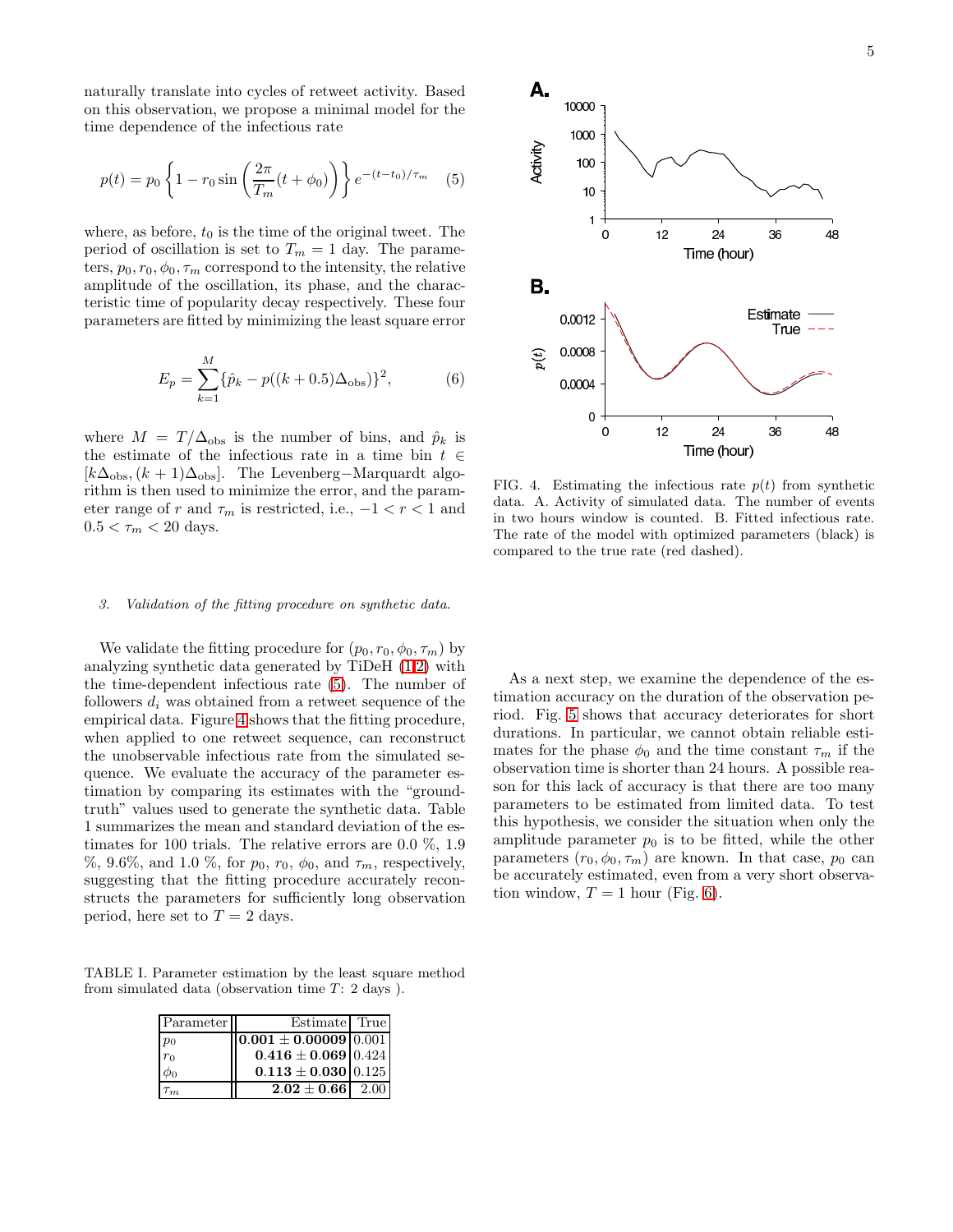

<span id="page-5-0"></span>FIG. 5. Dependence of the accuracy of parameter estimation on the observation time  $T$ . The mean and standard deviation of the estimates are calculated from 100 synthetic data.



<span id="page-5-1"></span>FIG. 6. Dependence of the accuracy of parameter estimation on the observation time T: case when only  $p_0$  is unknown.

# IV. PREDICTING FUTURE RETWEET ACTIVITY VIA TIDEH

We develop a procedure to predict the future retweet activity of an original tweet based on TiDeH. It consists in two steps. First, the infectious rate  $p(t)$  is calibrated. Second, the future retweet rate  $\lambda(t)$  is calculated based on the infectious rate and the observed retweet sequence  $\{t_i, d_i\}$   $(t_i < T)$ , and the future retweet activity is estimated.

#### <span id="page-5-3"></span>A. Step 1: Fitting the infectious rate  $p(t)$

We consider three ways to identify the infectious rate  $p(t)$  from a retweet sequence. In a first approach, we assume that the infectious rate is constant  $p(t) = p_0$ and this single parameter is estimated from the observed retweet sequence by the maximum likelihood method [\(4\)](#page-3-2). In a second approach, we consider the model [\(5\)](#page-4-0) for the time-varying infectious rate, and all the parameters

 $(p_0, r_0, \phi_0, \tau_m)$  are estimated from the observed retweet sequence by using the fitting procedure developed in section [III C.](#page-3-3) In a third approach, we again adopt [\(5\)](#page-4-0) for the time-varying infectious rate, but we now optimize the shape parameters  $(r_0, \phi_0, \tau_m)$  by minimizing the prediction error (Sec. [IV C\)](#page-6-0) on a training data set. We used the simplex downhill method [\[38\]](#page-10-17) for the minimization. Then, the intensity  $p_0$  was estimated from the retweet sequence of interest by using the fitting procedure developed in section [III C.](#page-3-3) This method with training is motivated by our observation that the prediction for  $p_0$ is accurate when the other 3 parameters are fixed, even for short observation windows, and its performance was evaluated by using a 5-fold cross validation. From now on, we call the models associated to the three different fitting procedures standard Hawkes process, TiDeH without training and TiDeH with training respectively.

#### B. Step 2: Evaluating the future retweet activity

The retweet activity  $A_k$  is defined as the number of retweets in the k-th bin and it is determined from the retweet rate  $\lambda(t)$  by [\(1\)](#page-2-1). To calculate the retweet rate  $\lambda(t)$ , we need to know all the previous retweet times  $t_i$ up to time  $t$ . Unfortunately, we can observe the retweet times only up to time  $T$ . To incorporate the impact of unobserved retweets after time  $T$ , we consider the expectation of the retweet rate given the  $R(T)$  retweet times up to time  $T$ .

$$
\hat{\lambda}(t) = E[\lambda(t)|t_1, t_2, \cdots, t_{R(T)}]. \tag{7}
$$

Taking the conditional expectation on Eq.[\(2\)](#page-2-0), a selfconsistent equation can be derived as

<span id="page-5-2"></span>
$$
\hat{\lambda}(t) = f(t) + d_p p(t) \int_T^t \hat{\lambda}(t) \phi(t - s) ds,
$$
\n(8)

where we assumed that the random variables for  $d_i$  and  $t_i$  are independent, and

$$
f(t) = p(t) \sum_{i:t_i < T} d_i \phi(t - t_i). \tag{9}
$$

 $d_p$  is the conditional expectation of  $d_i$  for  $i > R(T)$ ,

$$
d_p = E[d_i|t_1, t_2, \cdots, t_{R(T)}],
$$
\n(10)

and it is estimated by the mean number of followers during the observation window. The first term of [\(8\)](#page-5-2) describes the contribution of the observed retweets and the second term describes that of the self-excitation induced during the prediction period. Eq. [\(8\)](#page-5-2) is known as a Volttera integral equation, and it can be numerically solved by evaluating the integral by the trapezoidal method [\[39\]](#page-10-18). Here, we set the time step to 0.1 hour.

An alternative approach to evaluate the future retweet rate  $\lambda(t)$  consists in performing Monte Carlo simulations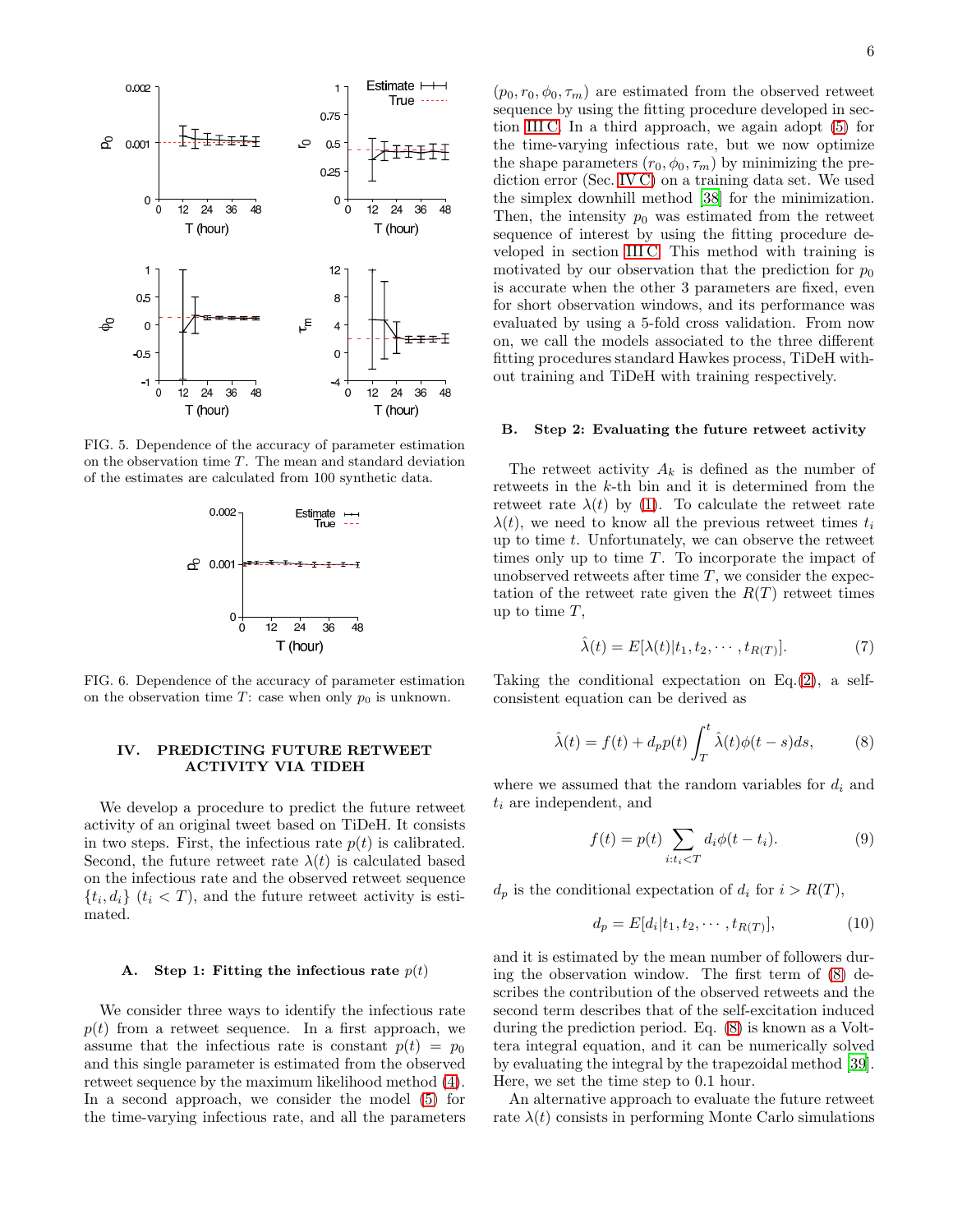of TiDeH for a number of realizations, and in calculating the average value of  $\lambda(t)$ . We did not adopt this approach, because it requires a high computational cost to generate sufficiently large samples of the stochastic process. When comparing the two approaches, we have found that at least 10,000 realizations of the Monte Carlo simulations are required to produce reasonable estimates for the retweet rate  $\lambda(t)$  (Data not shown).

### <span id="page-6-0"></span>C. Effect of the infectious rate models on prediction performance

Let us now examine how the choice of fitting procedure for the infectious rate, described in subsection [IV A,](#page-5-3) impacts the prediction performance. The quality of the prediction is evaluated by the mean and by the median of the absolute error. The absolute error per hour is defined as

$$
\epsilon_A = \frac{1}{T_{\text{max}} - T} \sum_k |\hat{A}_k - A_k|,\tag{11}
$$

where  $\hat{A}_k$  and  $A_k$  are the predicted and actual value of the retweet activity in the k-th bin, and  $T_{\text{max}} = 168$  hour is the end time of prediction period.

We first consider the effect of the observation time on prediction performance (Fig. [7\)](#page-6-1). TiDeH clearly outperforms the standard Hawkes model for all values of T. For example, the median error of TiDeH with training is 8.2 for  $T = 1$  hour and 1.6 for  $T = 1$  day, to be compared with 12.6 and 5.6 for the standard Hawkes process respectively. As expected, longer observation windows improve the accuracy of the predictions. We also observe that training can improve the prediction performance for short observation windows  $(T < 24$  hours), and that the model with training provides accurate predictions, even for very short observation windows, such as  $T = 1$  hour. The model without training is accurate for sufficiently large values of  $T$ , but it cannot be applied for short observations because the quality of parameter fitting deteriorates, as we showed in Sec. [III C.](#page-3-3) Finally, we consider the effect of the time resolution  $\Delta_{\text{pred}}$ , that is the granularity of the time dependence, on prediction performance (Fig. [8\)](#page-6-2). TiDeH again performs significantly better than the standard Hawkes model, and its error is roughly independent of the time resolution. Overall, these results show that TiDeH with training is the best predictive method among the three methods, and it is thus selected for comparison to state-of-the-art methods in the next section.



<span id="page-6-1"></span>FIG. 7. Dependence of the error (A: Mean, B: Median) on observation time  $T$ , for the three proposed models: standard Hawkes process, TiDeH without traning and TiDeH with traning. The window size  $\Delta_{\text{pred}}$  is set to 4 hours.



<span id="page-6-2"></span>FIG. 8. Dependence of the error (A: Mean, B: Median) on time resolution  $\Delta_{\text{pred}}$ . Abbreviations of the prediction meth-ods are the same as in Fig. [7.](#page-6-1) The observation time  $T$  is fixed to 6 hours.

# D. Summary of TideH with training

Our selected procedure to predict future retweet activity is summarized in table [II.](#page-7-0) Given a desired value of temporal resolution  $\Delta_{pred}$ , we proceed as follows: First, we identify the infectious rate of a tweet  $p(t)$  by fitting the proposed oscillatory model. We recommend to optimize the shape parameters  $(r, \phi_0, \tau_m)$  using a training data set, and then to estimate the intensity  $p_0$  for the target retweet sequence. Second, we calculate the mean number of followers in the target sequence. Third, the time course of the future retweet activity  $\lambda(t)$  is evaluated by solving numerically the self-consistent equation for TiDeH [\(8\)](#page-5-2). Finally, the retweet activity in a bin  $A_k$  is calculated from the estimated retweet rate,  $A_k = \int_{T+\Delta_{pred}(k-1)}^{T+\Delta_{pred}k} \hat{\lambda}(s)ds$ . The computational cost after parameter optimization is  $O(R(T)T_{\text{pred}}) + O(T_{\text{pred}}^2)$  where  $R(T)$  is, as before, the number of observed events, and  $T_{\rm pred}$  is the duration of the prediction period.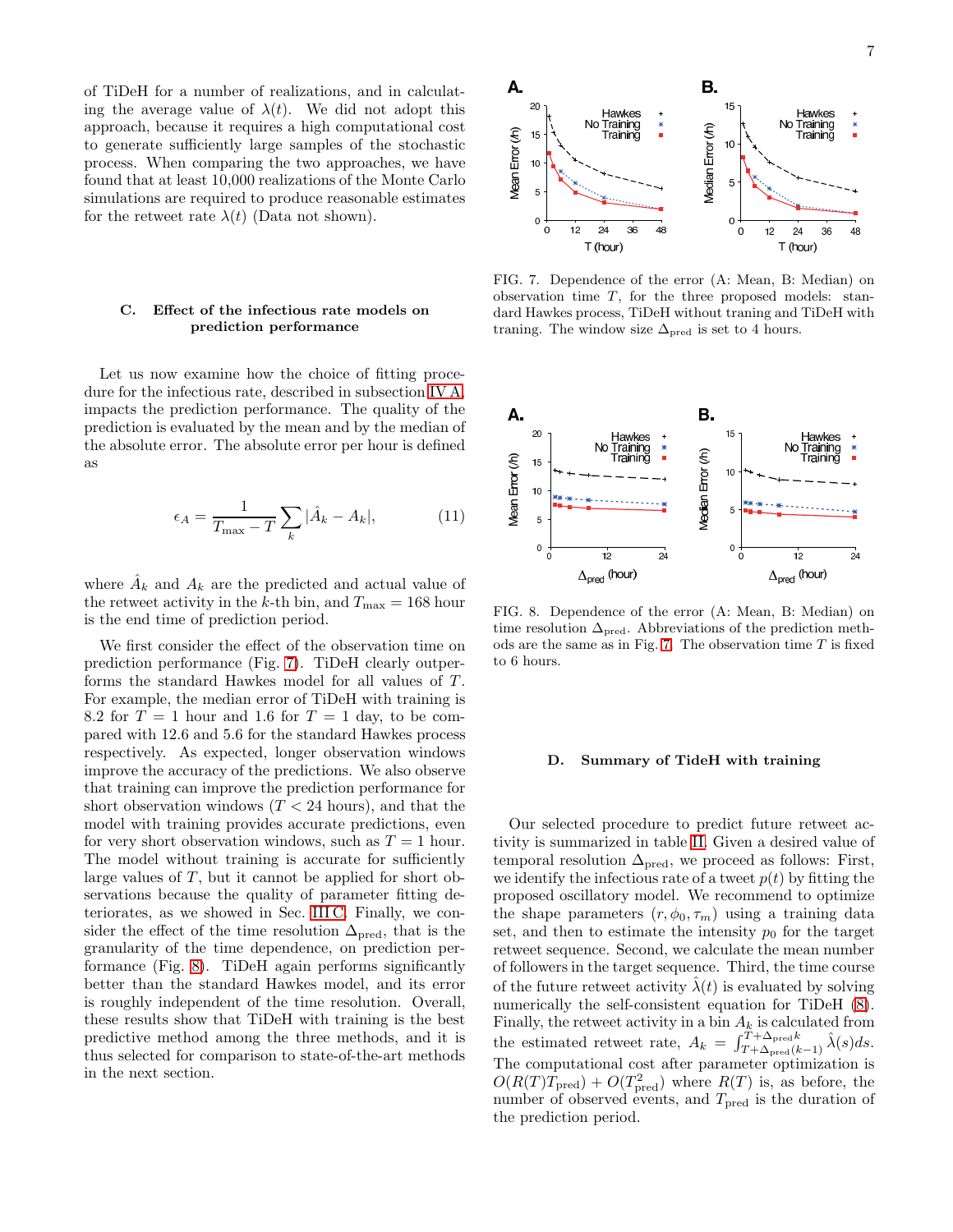### TABLE II. Selected method for the prediction of future retweet activity (TiDeH with training)

- <span id="page-7-0"></span>1. Identify the infectious rate  $p(t)$ .
	- a) Optimize the shape parameters  $(r_0, \phi_0, \tau_m)$  by minimizing the error for the training data.
	- b) Fit the amplitude  $p_0$  from the retweet sequence.
- 2. Calculate the average number of followers.
- 3. Evaluate future retweet rate  $\hat{\lambda}(t)$  by solving the integral equation [\(8\)](#page-5-2).
- 4. Evaluate the mean number of retweet  $A_k$ .  $A_k = \int_{T+(k-1)\Delta_{\text{pred}}}^{T+k\Delta_{\text{pred}}} \hat{\lambda}(s) ds.$

### V. COMPARISON OF PREDICTION PERFORMANCE WITH PREVIOUS METHODS

### A. Baseline methods for comparison

In this section, we describe four methods used as a baseline to estimate the predictive performance of our method. It should be noted that a direct comparison can not be performed because previous methods were originally designed for different prediction tasks: our work predicts the time evolution of retweet activity, whereas previous works [\[17](#page-9-11), [21\]](#page-10-0) primarily focused on predicting the final number of retweets. For this reason, we have modified three of the existing methods so that they now predict the cumulative number of retweet up to time t,  $R(t)$ . The number of retweets in the k-th bin  $(t \in [T + (k-1)\Delta_{\text{pred}}, T + k\Delta_{\text{pred}}])$  can then be calculated from the cumulative number of retweets by

$$
A_k = R(T + k\Delta_{\text{pred}}) - R(T + (k-1)\Delta_{\text{pred}}).
$$

The fourth method is only used to evaluate the accuracy of TiDeH to predict the final number of retweets in the next section.

#### 1. Linear regression (LR) [\[21\]](#page-10-0).

The first method is a linear regression of the logarithm of the popularity  $R(t)$  performed on a training set of  $n_{\text{tr}}$ tweet sequences

$$
\log R(t) = \alpha_t + \log R(T) + \sigma_t \xi_t.
$$

 $\alpha_t$  is obtained by minimizing the squared error

$$
E_t(\alpha_t) = \sum_{k=1}^{n_{\text{tr}}} \{ \log R_k(t) - \alpha_t - \log R_k(T) \}^2,
$$

and  $R_k(t)$  is the cumulative number of retweets for the kth tweet in the training data and  $\xi_t$  is a gaussian random variable with zero mean and unit variance. The variance  $\sigma_t$  is determined by the maximum likelihood estimator  $\hat{\sigma}_t^2 = E_t(\hat{\alpha}_t)/n_{\text{tr}}$ , where  $\hat{\alpha}_t$  and  $\hat{\sigma}_t^2$  are the fitted values of  $\alpha_t$  and  $\sigma_t^2$  respectively. The cumulative number of retweets  $R(t)$  is predicted by the unbiased estimator

$$
\hat{R}(t) = R(T) \exp(\hat{\alpha}_t + \hat{\sigma}_t^2/2).
$$

#### 2. Linear regression with degree (LR-N) [\[17\]](#page-9-11).

The second method is an extension of the linear regression that incorporates the effect of the number of followers on popularity

$$
\log R(t) = \alpha_t + \beta_t^1 \log R(T) + \beta_t^2 \log D(T)
$$
  
+
$$
\beta_t^3 \log d_0 + \sigma_t \xi_t,
$$

where  $D(T) = \sum_{i:t_i \leq T} d_i$  is the cumulative number of followers up to time  $T, d_0$  is the number of followers for the original poster, and the parameters  $\alpha_t$  and  $\beta_t^{1,2,3}$  are obtained by minimizing the squared error

$$
E_t(\alpha_t, \beta_t^1, \beta_t^2, \beta_t^3) = \sum_{k=1}^{n_{\text{tr}}} (\log R_k(t) - \alpha_t -\beta_t^1 \log R_k(T) - \beta_t^2 \log D_k(T) - \beta_t^3 \log d_{0,k})^2.
$$

The variance  $\sigma_t$  is then determined by the maximum likelihood estimator  $\hat{\sigma}_t^2 = E_t(\hat{\alpha}_t, \hat{\beta}_t^1, \hat{\beta}_t^2, \hat{\beta}_t^3)/n_{\text{tr}}$ , where  $\hat{\alpha}_t$ ,  $\hat{\beta}_t^{1,2,3}$ , and  $\hat{\sigma}_t^2$  are the fitted values of  $\alpha_t$ ,  $\beta_t^{1,2,3}$ , and  $\sigma_t^2$ , respectively. The cumulative number of retweet  $R(t)$  is predicted by the unbiased estimator

$$
\hat{R}(t) = R(T)^{\hat{\beta}_t} D(T)^{\hat{\beta}_t} d_0^{\hat{\beta}_t} \exp(\hat{\alpha}_t + \hat{\sigma}_t^2/2).
$$

### 3. Reinforced Poisson process (RPP) [\[16,](#page-9-15) [34](#page-10-13)].

For the third model, we adapted a recent method, which is based on a time-dependent Poisson process, where the retweet rate  $\lambda(t)$  is defined as

$$
\lambda(t) = cf_{\gamma}(t)r_{\alpha}(R),
$$

where  $f_{\gamma}(t) = t^{-\gamma}$  describes the aging effect,  $r_{\alpha}(R) =$  $\epsilon + \frac{1-e^{-\alpha(R+1)}}{1-e^{-\alpha}}$  is a reinforcement mechanism associated to the multiplicative nature of the spreading, and  $R$  is the cumulative number of retweets at time  $t$ . The model parameters  $\{c, \gamma, \alpha\}$  are determined by maximizing the likelihood function [\[16\]](#page-9-15). The log-likelihood function is maximized by the gradient descent method, and the iteration terminated when a convergence criterion is satisfied, i.e., the relative change in the parameters is lower than  $10^{-4}$ . The learning rate for the gradient method is set to  $10^{-5}$ and the parameters are optimized in the range suggested in [\[16\]](#page-9-15), that is  $1.5 \leq \gamma \leq 3.5$  and  $0.001 \leq \alpha \leq 0.1$ .

After fitting the parameters, the cumulative number of retweets is evaluated from the expectation of the Poisson process,

$$
\frac{dR}{dt} = \lambda(t),
$$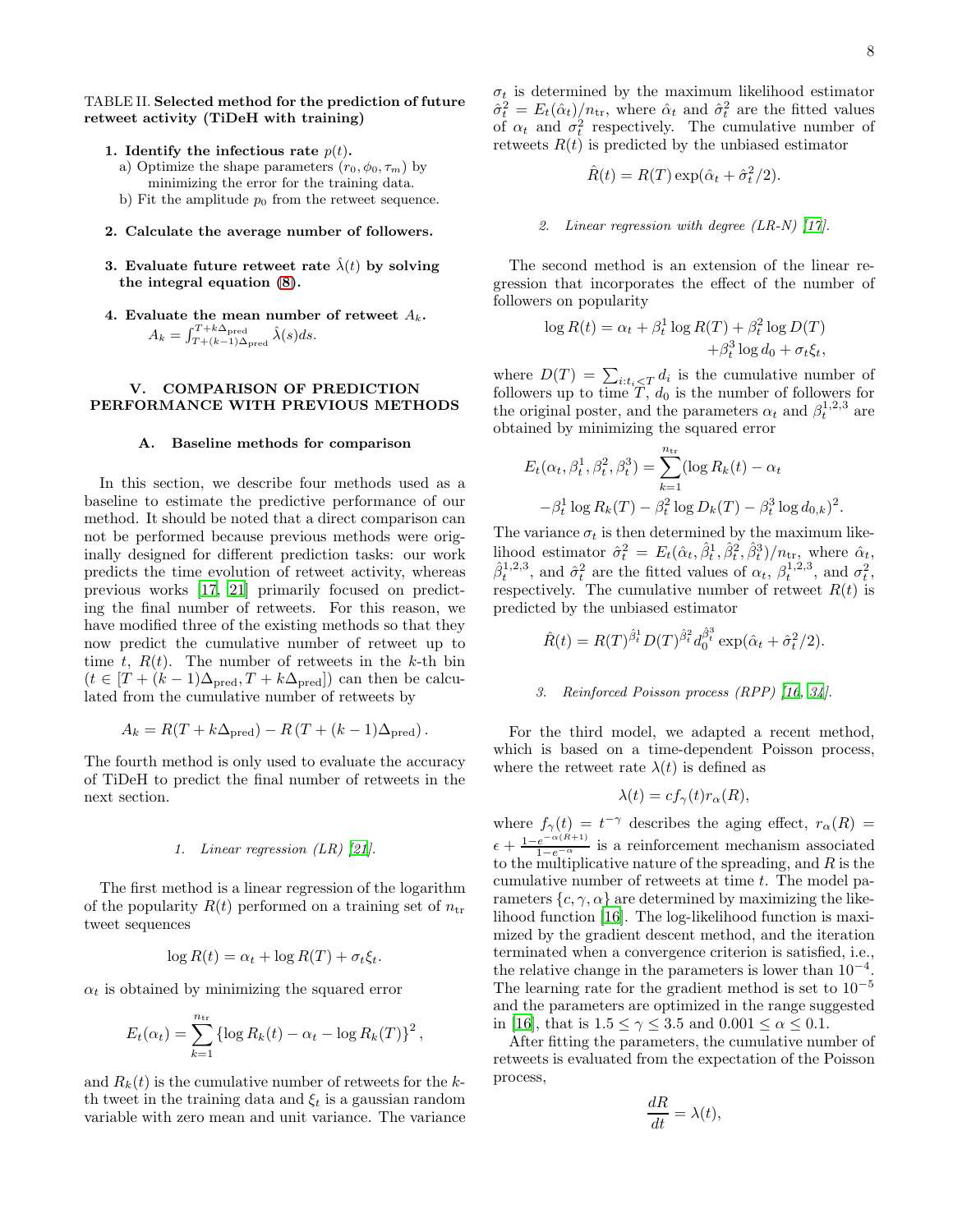which can be solved exactly

$$
R(t) = (\log(1 + e^x) - x - \log \tilde{\epsilon} - \alpha)/\alpha,
$$

with

$$
x(t) = \frac{\tilde{\epsilon}c\alpha(T^{1-\gamma} - t^{1-\gamma})}{(1-\gamma)(1-e^{-\alpha})} - (R(T) + 1)\alpha
$$

$$
- \log(\tilde{\epsilon} - e^{-\alpha(R(T) + 1)}),
$$

and  $\tilde{\epsilon} = 1 + \epsilon(1 - e^{-\alpha})$ . This expression is then used to predict the cumulative number of retweets.

## 4. SEISMIC [\[17](#page-9-11)].

This fourth method has recently been proposed for predicting the final number of retweets [\[17\]](#page-9-11)

$$
\hat{R}(\infty) = R(T) + \alpha_T \frac{\hat{p}(T)\Delta D(T)}{1 - \beta_T \hat{p}(T)},
$$

where  $\hat{p}(T)$  is the infectious rate at the end of observation window T and  $\Delta D(T) = \sum_{i:t_i \lt T} d_i (1 - \Phi(T - t_i)).$ The infectious rate  $\hat{p}(T)$  is estimated by a kernel estimator, and their hyper-parameters are  $\alpha_T = 0.326$ ,  $\beta_T = 20$  [\[17\]](#page-9-11). Note that while the information diffusion model behind SEISMIC is a Hawkes process related to the one of TiDeH, its predictor is based on a Galton-Watson type branching process, whose parameters are fitted by the Hawkes process. In contrast, TiDeH also uses Hawkes process for the prediction of the future retweet activity. As it is designed, SEISMIC can only be applied to predict the final number of retweets, not for the future time course of retweet activity.

#### B. Prediction results

We now compare the prediction accuracy of the proposed method (TiDeH) with that of the three methods LR, LR-N and RPP. A comparison with SEISMIC is also performed when possible.

First, we have examined the dependency of the prediction performance on the observation time  $T$ . To do so, we have performed a 5-fold cross validation test, except for RPP as it does not require training for the prediction. As shown in Figure [9,](#page-8-0) TiDeH performs best in all the regimes, from short (1 hour) to long (48 hours) observation times, followed in order of accuracy by RPP, LR-N, and LR. In general, methods based on point processes (TiDeH and RPP) perform significantly better those based on linear regressions (LR-N and LR). We also observe that the errors increase when the observation time is decreased, and that this increase in error is minimal for TiDeH. Figure [10](#page-8-1) is a magnified view of Figure [9](#page-8-0) clearly showing that TiDeH outperforms RPP, with a systematic improvement of accuracy of around 20 %. On average, the error of TiDeH is 17.9 % (mean error)

and 21.7 % (median error) smaller than that of RPP. Let us also note that LR-N performs much better than LR for short observation times, confirming that network information, here the number of followers, is a key ingredient for prediction improvement.

As a second step, let us consider the impact of the window size  $\Delta_{\text{pred}}$  on prediction performance. Figure [11](#page-9-16) shows a similar pattern as above, with TiDeH the best predictor over all time scales, from precise (1 hour) to coarse (1 day) predictions, followed by RPP, LR-N, and LR. In general, the dependency of the error on the window size is weak, and the error slightly decreases when the window size is increased, possibly because the observation time is not sufficient to learn the retweets dynamics with a greater accuracy and/or the retweet dynamics has characteristic times larger than 1 day.

Finally, we estimate the prediction performance of TiDeH for a standard objective function, the final number of retweets. In addition to the three baseline method, we also compare its performance with the fourth baseline, SEISMIC. Figure [12](#page-9-17) shows that TiDeH provides again the most accurate predictions for the final number of retweets. In terms of the mean and median error, we observe an improvement of around 30 % over the two runners up (SEISMIC and RPP).



<span id="page-8-0"></span>FIG. 9. Comparison of prediction performance: Dependence of the error on observation time  $T$ . LR: Linear regression, LR-N: Linear regression with the number of followers, RPP: Reinforcement poisson process, TiDeH: proposed model. We predicted the retweet activity up to  $T_{\text{max}} = 168$  hours from the original post with the window size  $\Delta_{pred} = 4$  hours.



<span id="page-8-1"></span>FIG. 10. Magnified view of Fig. [9.](#page-8-0) Prediction performance of the best two methods (RPP and TiDeH) were shown.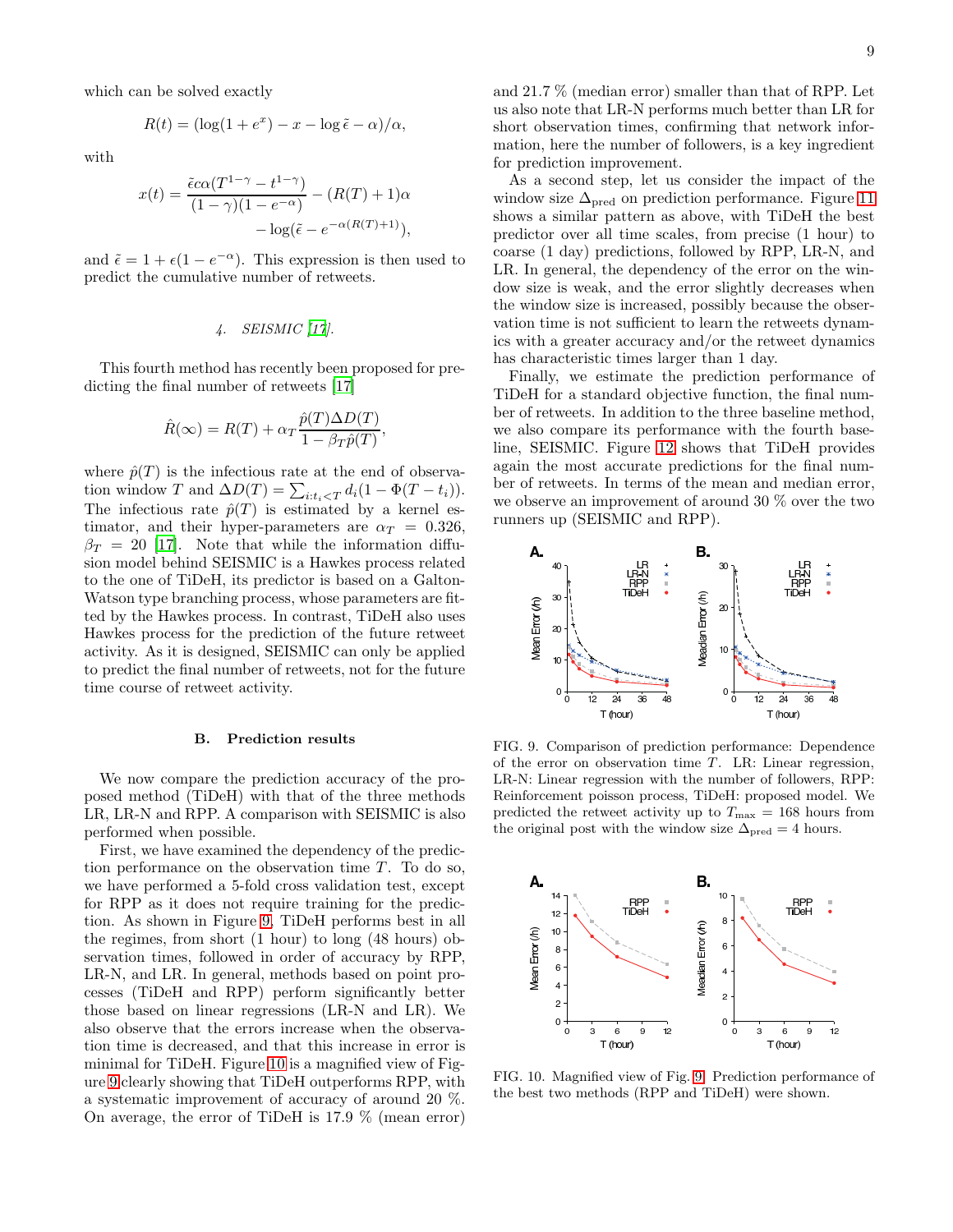

<span id="page-9-16"></span>FIG. 11. Comparison of prediction performance: Dependence of the error on time resolution  $\Delta_{\text{pred}}$ . The abbreviations of the methods are the same as Fig. [9.](#page-8-0) The observation time  ${\cal T}$ is fixed to 6 hours.



<span id="page-9-17"></span>FIG. 12. Comparison of prediction performance for the final number of retweets ( $T = 6$  hours,  $T_{\text{max}} = 168$  hours). The abbreviations of the methods are the same as Fig. [9.](#page-8-0)

# VI. CONCLUSION AND FUTURE WORK

In this work, we have introduced TiDeH, a framework based on self-exciting point processes to predict the future time evolution of the popularity of a tweet. The method is based on the calibration of a model for information diffusion in social networks, which incorporates network information, circadian rhythms of online activity and aging of information. By doing so, the model

provides a description based on absolute times, that is the time of the day, and relative time, that is the time since the previous triggering event, with a yet small number of parameters. As compared to previous models, our approach also has the advantage of mathematical consistency, as the modeling and the prediction tasks are performed in the same framework, and leads to a systematic improvement of accuracy in a wide range of time scales. Interestingly, our model also outperforms state-ofthe-art methods to estimate the final number of retweets of a tweet, which emphasizes the importance of an appropriate modeling to solve prediction task.

Here, we have focused on the popular tweets that have more than 2,000 retweets, but the majority of information cascades on social networks are significantly shorter. It would be interesting to develop a parameter optimization technique for shorter data to overcome the limitation. Potential extensions of our work include a more detailed circadian activity by enriching the proposed model with higher harmonics and incorporating additional network information, such as correlations between number of followees and number of followers.

#### ACKNOWLEDGMENTS

This study was supported by JSPS KAKENHI Grant Number 25870915 to RK, and ARC and the Belgian Network DYSCO (Dynamical Systems, Control, and Optimismtion), funded by the Interuniversity Attraction Poles Programme to RL. This work is also the fruit of a Bilateral Joint Research Projects between JSPS, Japan, and F.R.S.-FNRS, Belgium. We thank Takaaki Aoki for stimulating discussions and anonymous reviewers for helpful comments.

- <span id="page-9-0"></span>[1] H. Kwak, C. Lee, H. Park, and S. Moon, in WWW' 10 (2010) pp. 591–600.
- <span id="page-9-1"></span>[2] P. A. Dow, L. A. Adamic, and A. Friggeri, in ICWSM' 13 (2013) pp. 145–154.
- <span id="page-9-2"></span>[3] R. Kumar, M. Mahdian, and M. McGlohon, in KDD' 10 (2010) pp. 553–562.
- <span id="page-9-3"></span>[4] D. Easley and J. Kleinberg, Networks, Crowds, and Markets (Cambridge university press, Cambridge, 2010).
- [5] M. Goetz, J. Leskovec, M. Mcglohon, and C. Faloutsos, in ICWSM' 09 (2009) pp. 26–33.
- <span id="page-9-4"></span>[6] D. Centola, Science 1329, 1194 (2010).
- <span id="page-9-5"></span>[7] E. Adar and L. Adamic, in  $2005$  IEEE/WIC/ACM International Conference on Web Intelligence (2005) pp. 207–214.
- [8] D. Gruhl, R. Guha, D. Liben-Nowell, and A. Tomkins, in  $WWW' 04$  (2004) pp. 491-501.
- <span id="page-9-6"></span>[9] A. Salah-Brahim, L. Tabourier, and B. Le Grand, in ICWSM' 12 (2012) pp. 546–554.
- <span id="page-9-7"></span>[10] L. Weng, F. Menczer, and Y. Ahn, in  $ICWSM' 14$  (2014) pp. 535–544.
- <span id="page-9-8"></span>[11] S. Petrovic, M. Osborne, and V. Lavrenko, in ICWSM' 11 (2011) pp. 586–589.
- [12] L. Hong, O. Dan, and B. Davison, in  $WWW'$  11 (2011) pp. 57–58.
- [13] P. Bao, H.-W. Shen, J. Huang, and X.-Q. Cheng, in WWW' 13 (2013) pp. 177–178.
- <span id="page-9-9"></span>[14] J. Cheng, L. Adamic, P. A. Dow, J. M. Kleinberg, and J. Leskovec, in WWW' 14 (2014) pp. 925–936.
- <span id="page-9-10"></span>[15] T. Zaman, E. B. Fox, E. T. Bradlow, et al., The Annals of Applied Statistics 8, 1583 (2014).
- <span id="page-9-15"></span>[16] S. Gao, J. Ma, and Z. Chen, in *WSDM*' 15 (2015) pp. 107–116.
- <span id="page-9-11"></span>[17] Q. Zhao, M. A. Erdogdu, H. Y. He, A. Rajaraman, and J. Leskovec, in KDD' 15 (2015) pp. 1513–1522.
- <span id="page-9-12"></span>[18] A. G. Hawkes, Biometrika 58, 83 (1971).
- <span id="page-9-13"></span>[19] M. Newman, Networks (Oxford University Press, Oxford, 2010).
- <span id="page-9-14"></span>[20] E. M. Rogers, Diffusion of innovations (Simon and Schuster, 2010).